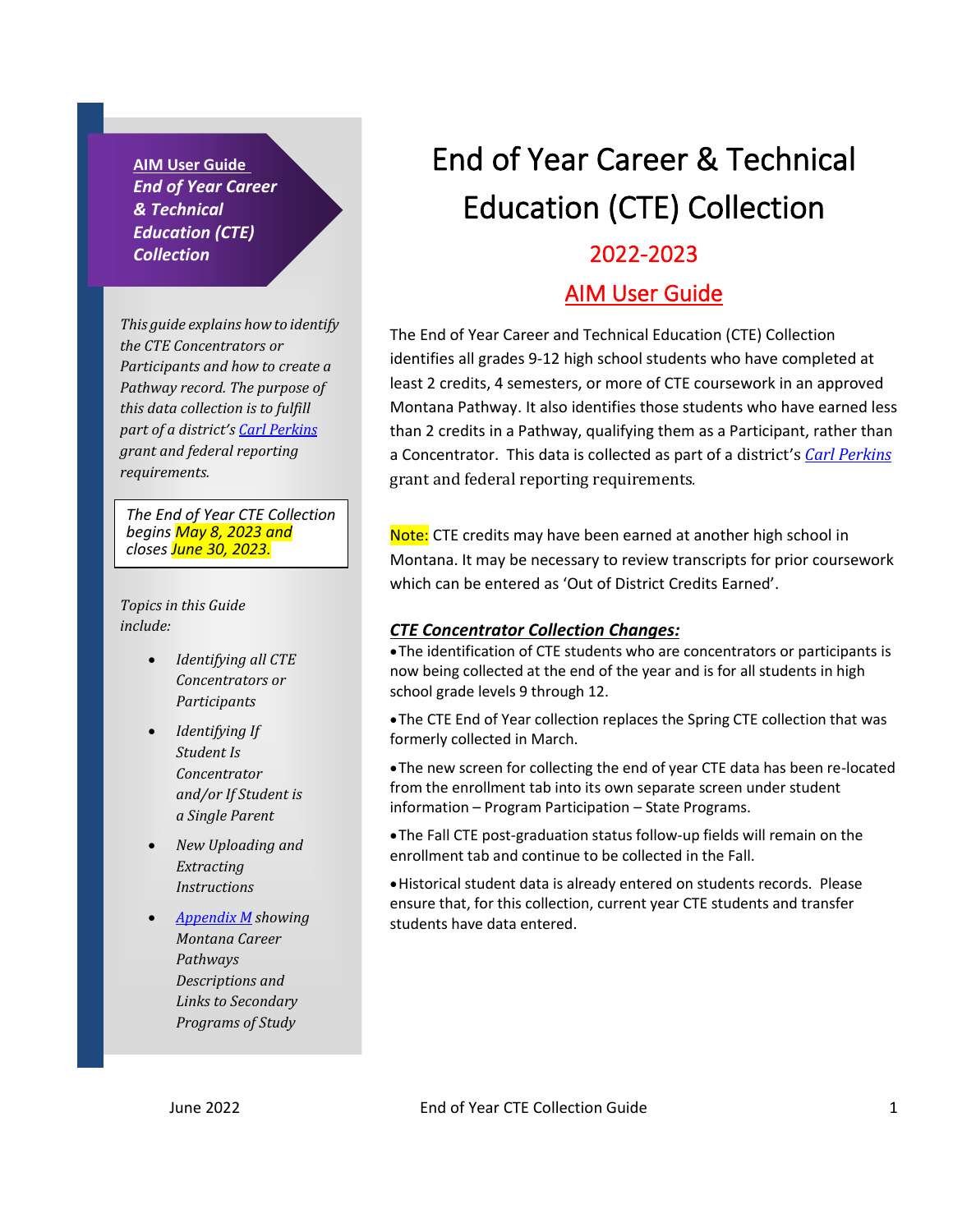## Table of Contents

| MT Edition Users: Extracting from your Student Information System and Importing into Infinite Campus  4 |  |
|---------------------------------------------------------------------------------------------------------|--|
|                                                                                                         |  |
|                                                                                                         |  |
|                                                                                                         |  |

## <span id="page-1-0"></span>FAQ:

- **1. Which students do I need to enter data for?** All current 9-12th grade students that have participated in a qualifying CTE Pathway course should have their data entered. Students are identified as CTE Concentrators in this collection forgrades 9-12 that have completed at least 2 credits, 4 semesters, or more of CTE coursework in an approved Montana Pathway. To be considered a Concentrator, they must have earned at least 2 credits in an approved Pathway. Any credits earned less than 2 credits qualify them as a Participant.
- **2. Is Area of Concentration required?** No. Area of Concentration has changed to the Montana Career Pathways. *Starting this year, the field called Area of Concentration is no longer needed. This was replaced with a new tool located under Index>Student Information>Program Participation>State Programs.*
- **3. How do I identify MT Career pathways?** [Appendix M](#page-5-0) in this user guide details Montana Career Pathways descriptions along with abbreviated codes and links to secondary programs of study.
- **4. We had a change in the pathways we offer at our school, and we are not sure how to categorize the new programs. Or, we have a new teacher with a certification for teaching a different pathway that was offered, what do we do?** In these cases, it is better to contac[t Ian Beagles](mailto:Ian.Beagles@mt.gov) (444-9019) at the OPI to get specific guidance on how to navigate these circumstances.
- **5. What is the purpose of the "Student Single Parent" field?** This is a required field and does not indicate that the individual student is residing with a single parent, rather, This field should be marked Yes only if the **student** is a single parent.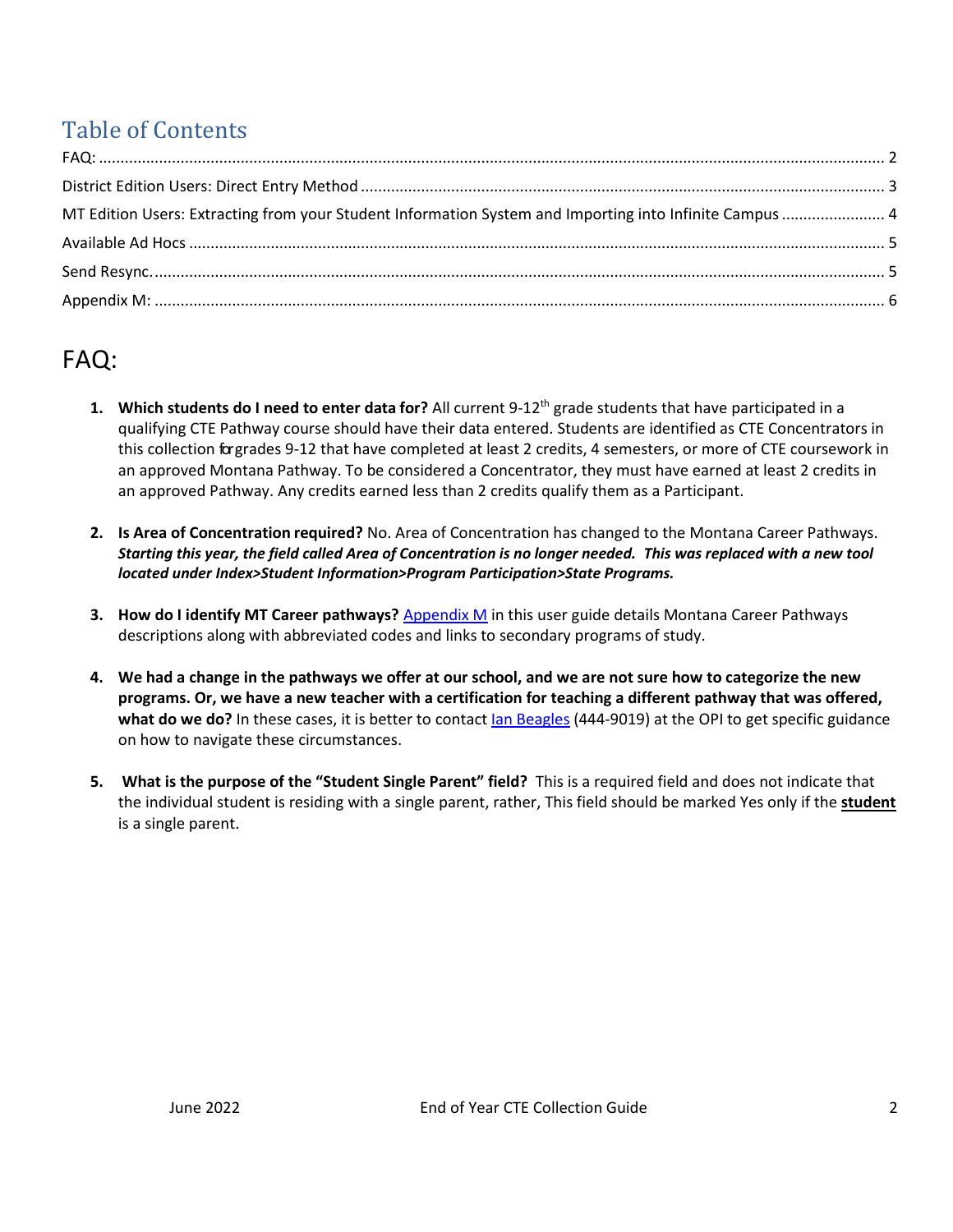## <span id="page-2-0"></span>District Edition Users: **Direct Entry Method**

### **(MT Edition Users, go to page 4)**

Note: *All 9-12th grade students enrolled in the 2020-21 school year that meet the requirements as a CTE participant or concentrator should have data entered, even if they are no longer actively enrolled (including Early Graduates). Path: Index>Student Information>Program Participation>State Programs*

#### *Direct Entry of CTE Data in Infinite Campus:*

- **1.** Click the **Calendars** button at top right of the page on green banner to view the school years and to select a school. Select current year and a high school.
- **2.** Click the **Search** tab. *Select* **Student** from the pull-down menu. Click **Go.**
- **3.** All students at the selected High School will appear in the search results. Select a qualifying CTE student from the **Search Results** list.
- **4.** Click on the **Index.**
- **5.** Click on **Student Information**.
- **6.** Click on **Program Participation**.
- **7.** Select **State Programs**.
- **8.** The new CTE Participant module will appear for the student you selected above. Click on **New**.
- **9.** The CTE Participant Detail editor screen will appear.
	- **a.** Select the appropriate **CTE Pathway** for this student.
	- **b.** Select the 'Y' under **CTE Concentrator** if the student has 2 or more credits earned for this Pathway, this qualifies them as a Concentrator. Select 'N' if the student has less than 2 credits earned in this Pathway. This qualifies them as a Participant, instead of a Concentrator.
	- **c.** Select 'Y' or 'N' under **Student Single Parent**. \**This does not indicate the student resides with a single parent, it indicates whether the student is a single parent or not.*
	- **d. Start Date** is the date this record was created. It will automatically default to the current date.
	- **e. Total Pathway Credits Earned** is *NOT* editable. It is auto calculated when **In District Credits Earned** and **Out of District Credits Earned** are

populated.

- **f.** Enter the number of **In District Credits Earned.** If none, leave as 0.
- **g.** Enter the number of **Out of District Credits Earned**. If none, leave as 0.
- **h.** If the student has any **Dual Enrolled Credits** or **Work Based Learning Credits**, they can be entered as well.

| *CTE Pathway                                                                                                                                                                                                                          | *CTE Concentrator<br>$\checkmark$<br>$\check{ }$ | *Student Single Parent<br>$\checkmark$ | *Start Date<br>$\mathbf{r}_{\mathbf{u}}$<br>03/08/2022 | Modified Date<br>03/08/2022<br>n |
|---------------------------------------------------------------------------------------------------------------------------------------------------------------------------------------------------------------------------------------|--------------------------------------------------|----------------------------------------|--------------------------------------------------------|----------------------------------|
| <b>CTE Credits</b>                                                                                                                                                                                                                    |                                                  |                                        |                                                        |                                  |
| <b>Total Pathway Credits Earned</b>                                                                                                                                                                                                   |                                                  |                                        |                                                        |                                  |
| Total Pathway Credits Earned is automatically calculated from the sum of In District Credits Earned and Out of District Credits Earned.<br>Students who have earned a minimum of 2 Pathway Credits are considered a CTE Concentrator. |                                                  |                                        |                                                        |                                  |
| In District Credits Farned                                                                                                                                                                                                            |                                                  | Out of District Credits Farned         |                                                        |                                  |
| <b>Dual Enrollment Credits</b>                                                                                                                                                                                                        |                                                  | <b>Work Based Learning Credits</b>     |                                                        |                                  |
|                                                                                                                                                                                                                                       |                                                  |                                        |                                                        |                                  |

- **i.** Click **Save**. The student now has a record for that specific Pathway.
- **10.** Repeat this process for all Pathways the student has if they have more than one.
- 11. Repeat this process for all *High School students* who have earned CTE credits **IN ALL HIGH SCHOOL GRADE** LEVELS.

June 2022 End of Year CTE Collection Guide 3

**CTE Participant** New **C** Print Summary Report **CTE Participant St**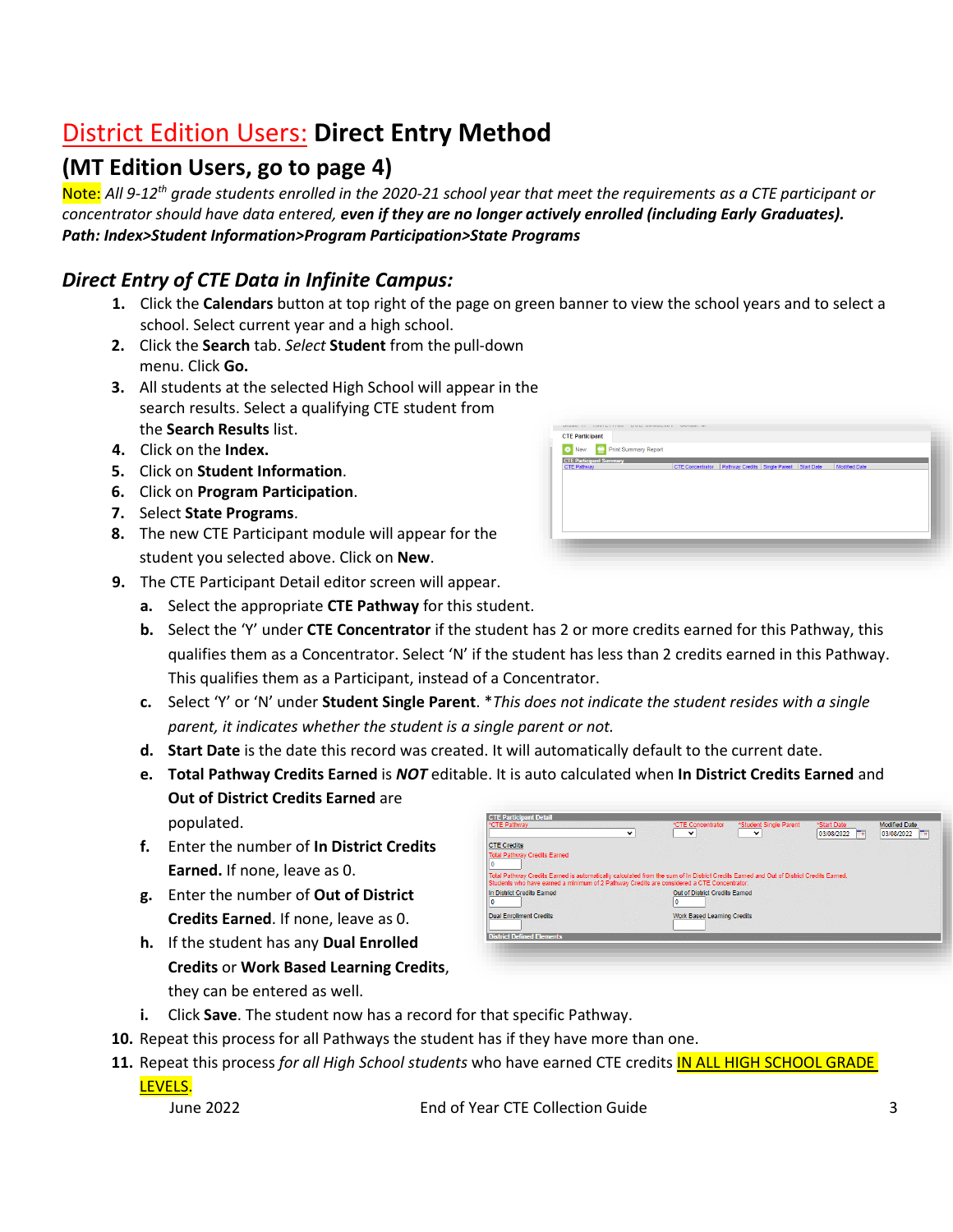**12.** Resync Data to the state level of Infinite Campus.

## <span id="page-3-0"></span>MT Edition Users**: Extracting from your Student Information System and Importing into Infinite Campus**

Note: *All 9-12th grade students enrolled in the 2021-22 school year that meet the requirements as a CTE participant or concentrator should have data entered, even if they are no longer actively enrolled (including Early Graduates).*

EXTRACT CTE DATA FROM YOUR STUDENT INFORMATION SYSTEM AND ENTER IT INTO THE END OF YEAR CTE T[EMPLATE](http://opi.mt.gov/Portals/182/Page%20Files/AIM/3%20AIM%20UPLOAD%20TEMPLATES/EOY%20CTE%20Template.xlsx?ver=2021-03-05-100147-377) TO BE **IMPORTED INTO INFINITE CAMPUS.**

**PATH: INDEX>MT STATE REPORTING>MT DATA UPLOAD**

#### *Extracting Data from your Student Information System (SIS) and Uploading into Infinite Campus*

- **1.** Create an export file from your SIS.
- **2.** *If your extraction* from your SIS *matches* the [EOY CTE Template](http://opi.mt.gov/Portals/182/Page%20Files/AIM/3%20AIM%20UPLOAD%20TEMPLATES/EOY%20CTE%20Template.xlsx?ver=2021-03-05-100147-377) (pictured right), then save the file in .tsv or .txt format*.* Make sure the Header Row appears like the example to the right, with the current date. *If your extraction* from your SIS *does not* match the EOY CTE Template, populate the EOY CTE

| $\Delta$                                                                                                | R                                | $\epsilon$                       | D                     |                     |                      | G       | н                    |                  |                           | κ                                 |                                       | M                                                                                                                                                                                   | $\mathbb N$                              | $\circ$  | P        |
|---------------------------------------------------------------------------------------------------------|----------------------------------|----------------------------------|-----------------------|---------------------|----------------------|---------|----------------------|------------------|---------------------------|-----------------------------------|---------------------------------------|-------------------------------------------------------------------------------------------------------------------------------------------------------------------------------------|------------------------------------------|----------|----------|
|                                                                                                         |                                  |                                  |                       |                     |                      |         |                      |                  |                           |                                   |                                       | LETE rows 1, 2, and 3 prior to saving as a textitab delimited) file - Example header row to be entered as the first line of the text file: HD/tabi07/22/2017/tabi10:20:15/tabiMT9.1 |                                          |          |          |
| Field 1                                                                                                 | Field 2                          | Field 3                          | Field 4               | Field 5             | Field 6              | Field 7 | Field 8              | Field 9          | Field 10                  | Field 11                          | Field 12                              | Field 13                                                                                                                                                                            | Field 14                                 | Field 15 | Field 16 |
| lecord<br>pe (CE)                                                                                       | <b>District</b><br><b>Number</b> | <b>Student's</b><br>State ID     | Student's<br>Local ID | Last<br><b>Name</b> | First<br><b>Name</b> |         | Pathway Concentrator | Single<br>Parent | Pathway<br><b>Credits</b> | <b>District</b><br><b>Credits</b> | <b>Non-District</b><br><b>Credits</b> | Dual<br><b>Enrollment</b><br><b>Credits</b>                                                                                                                                         | <b>Work Based</b><br>Learning<br>Credits | Filler   | Year     |
|                                                                                                         |                                  | *Fields in Red must be Populated |                       |                     |                      |         |                      |                  |                           |                                   |                                       |                                                                                                                                                                                     |                                          |          |          |
|                                                                                                         |                                  |                                  |                       |                     |                      |         |                      |                  |                           |                                   |                                       |                                                                                                                                                                                     |                                          |          |          |
| corvalisOPTINtest - Notepad<br>File Edit Format View<br>Help<br>ith<br>2/20/2020<br>HD<br>8:49:38 MT9.1 |                                  |                                  |                       |                     |                      |         |                      |                  |                           |                                   |                                       |                                                                                                                                                                                     |                                          |          |          |
| vς                                                                                                      |                                  |                                  |                       |                     |                      |         |                      |                  |                           |                                   |                                       |                                                                                                                                                                                     |                                          |          |          |

Template with your CTE data and save it as a .tsv or .txt file with the Header Row appearing as it does in the example to the right. NOTE: *Detailed information for each field in the upload template can be found by hovering over the small red arrows.* 

- **3.** In Infinite Campus, select **Year** and **High School.**
- **4.** Go to the **Index** tab.
- **5.** Select **MT State Reporting**, then **MT Data Upload**.
- **6.** Choose *Import Type* **CTE End of Year.**
- **7.** Select *Work to Perform*, *Validate and Test*.
- **8.** Browse and select the file and click *Upload.*
- **9.** Check the **Import Results Summary** for errors by selecting on **Get the Report** from the Batch Queue List located at the bottom of the screen, hit the refresh button if the report is not reading as Completed.
- **10.** Correct the errors in your Student Information System if necessary and correct the import file. Repeat Steps 6-8 until error-free.
- **11.** Upload the error-free file. Select *Import Type*, **CTE End of Year.**
- **12.** Select Work to Perform**, Upload File.**
- **13.** Click **Submit to Batch.**
- **14. Resync Data** to the state level of Infinite Campus.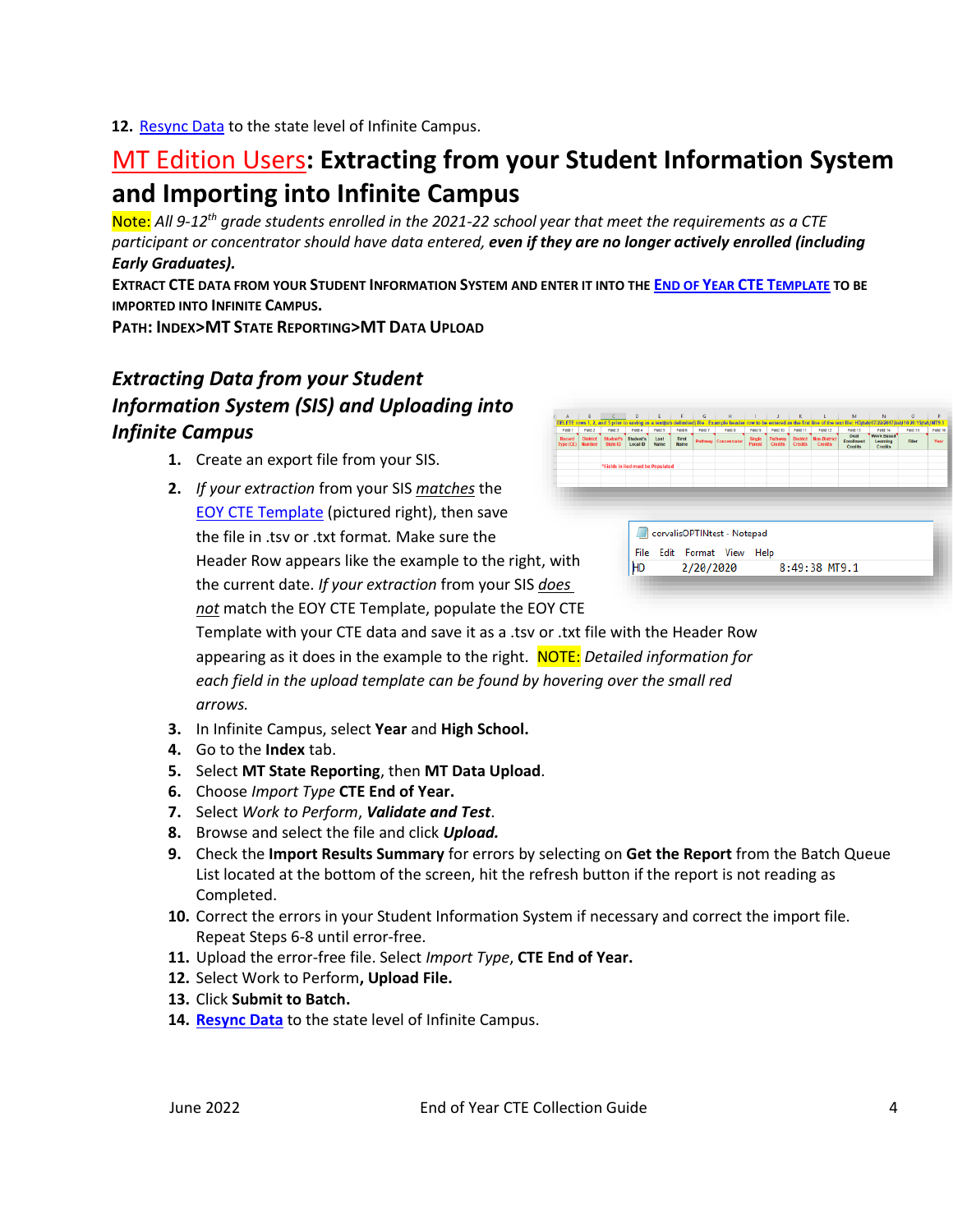## <span id="page-4-0"></span>**Available Ad Hocs**

**There are currently 3 ad hocs available under the State Published folder designed to help with verifying data accuracy for this collection.** 

- **1.** In Infinite Campus, set the **Year** to current school year*.*
- **2.** From the **Index**, select **Ad Hoc Reporting**, then **Filter Designer**.
- **3.** Expand the **State Published** folder.
- **4.** The ad hocs for this collection are titled: CTE EOY Concentrators and Participants 2021-22 CTE EOY Incorrect Concentrator Possible 2021-22 CTE EOY Mixed Single Parent 2021-22
- **5.** Click on the ad hoc you wish to run, then click **Test** or **Select**.

### **Resyncing Data to the State**

- **6.** In Infinite Campus, set the **Year** to current school year*.*
- **7.** From the **Index**, expand **System Administration** and **Data Utilities**. Select *Resync State Data*.
- **8.** Check the box for **CTE Concentrator.** All other necessary boxes will populate.
- <span id="page-4-1"></span>**9.** Scroll to bottom of page, Click *Send Resync*.

|                                          | Check dependencies            |                    |                                               |
|------------------------------------------|-------------------------------|--------------------|-----------------------------------------------|
|                                          | <b>DIS Objects</b>            | <b>Last Resync</b> | <b>Results</b>                                |
| Ø                                        | $\Box$ District               |                    | 11/24/2020 10:58:12 Processed: 1 Errors: 0    |
| $\left  \boldsymbol{\mathit{v}} \right $ | $\Box$ School                 |                    | 11/24/2020 10:58:12 Processed: 5 Errors: 2    |
| ☑                                        | $\Box$ Calendar               |                    | 11/24/2020 10:58:12 Processed: 10 Errors: 0   |
|                                          | CourseSection                 |                    |                                               |
| ⊽                                        | ScheduleStructure             |                    | 11/24/2020 10:58:12 Processed: 10 Errors: 0   |
|                                          | <b>TermSchedule</b>           |                    |                                               |
|                                          | $\Box$ PeriodSchedule         |                    |                                               |
|                                          | Day                           |                    |                                               |
| ☑                                        | □ StructureGradeLevel         |                    | 11/24/2020 10:58:12 Processed: 10 Errors: 0   |
| ✓                                        | $\Box$ PersonIdentity         |                    | 11/24/2020 10:58:12 Processed: 2799 Errors: 9 |
|                                          | <b>Behavior</b>               |                    |                                               |
|                                          | <b>BehaviorResolutionType</b> |                    |                                               |
|                                          | BehaviorResponseType          |                    |                                               |
|                                          | <b>BehaviorType</b>           |                    |                                               |
|                                          | <b>BIEPSOInterview</b>        |                    |                                               |
|                                          | <b>CensusContactSummary</b>   |                    |                                               |
|                                          | ContactLog                    |                    |                                               |
| ☑                                        | CTEConcentrator               |                    |                                               |
|                                          |                               |                    |                                               |
|                                          | <b>EmploymentAssignment</b>   |                    |                                               |
|                                          | EmploymentBackground          |                    |                                               |

## **For further assistance, contact the AIM Help Desk at**

**1-877-424-6681 or [Submit an AIM Help Desk Ticket](https://opiservicedesk.opi.mt.gov/help/servicedesk/customer/portal/7/user/login?nosaml&destination=portal/7)**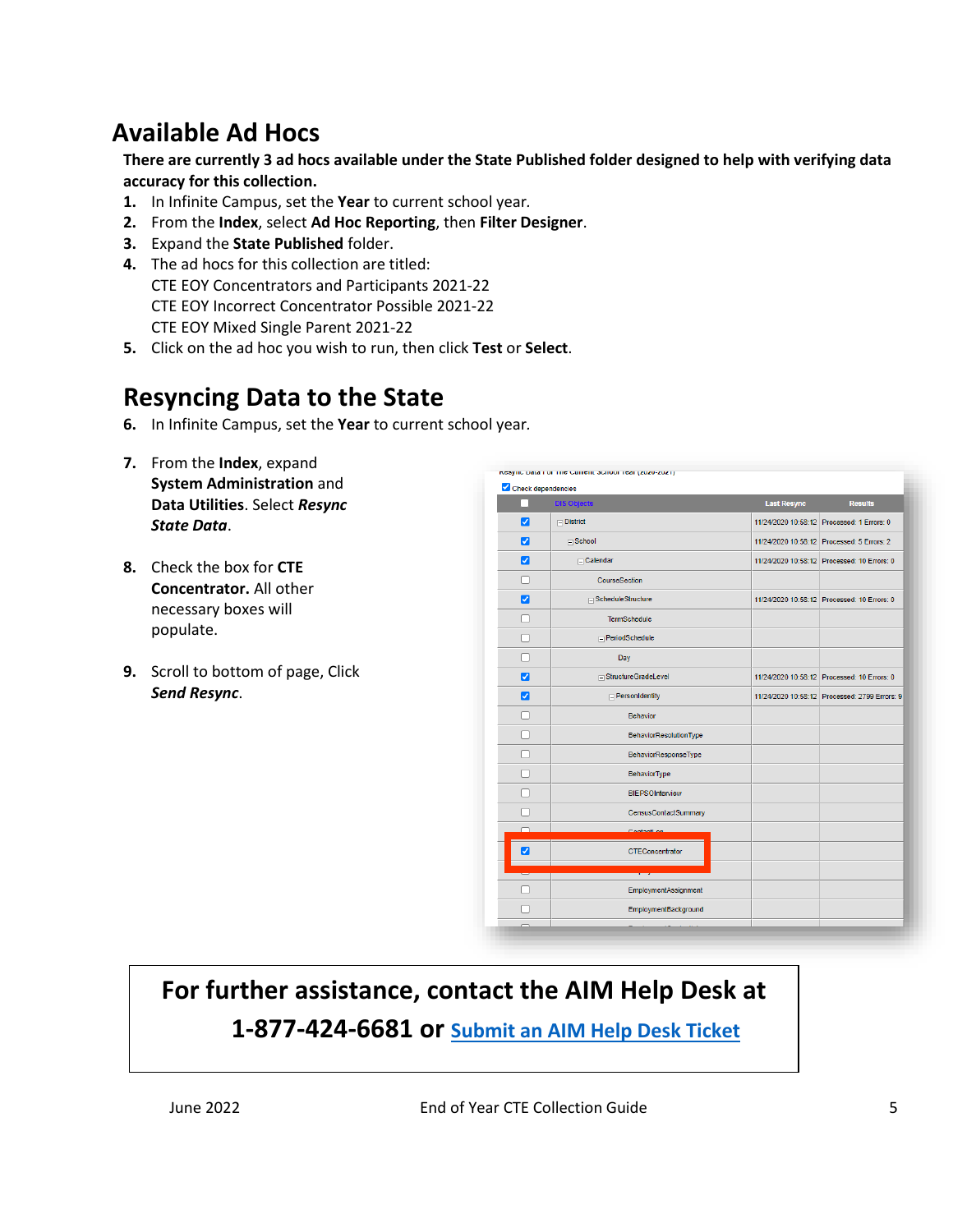## <span id="page-5-0"></span>**Appendix M: Montana Career Pathways**



Students may be a concentrator in multiple pathways

| <b>NAME</b>                                                        | <b>USE</b>                                                                                                                                                    |
|--------------------------------------------------------------------|---------------------------------------------------------------------------------------------------------------------------------------------------------------|
| <b>AM: Advanced Manufacturing</b>                                  | CTE Concentrator will be marked No if one CTE Credit was earned or Yes if two CTE credits<br>were earned in the Advanced Manufacturing Pathway                |
| AFN: Agriculture, Food & Natural<br>Resources                      | CTE Concentrator will be marked No if one CTE Credit was earned or Yes if two CTE credits<br>were earned in the Agriculture, Food & Natural Resources Pathway |
| <b>AMC:</b> Agriculture, Mechanics &<br>Construction               | CTE Concentrator will be marked No if one CTE Credit was earned or Yes if two CTE credits<br>were earned in the Agriculture, Mechanics & Construction Pathway |
| AAC: Arts, A/V Technology,<br>Communication                        | CTE Concentrator will be marked No if one CTE Credit was earned or Yes if two CTE credits<br>were earned in the Arts, A/V, and Communications Pathway         |
| <b>BM: Business Management</b>                                     | CTE Concentrator will be marked No if one CTE Credit was earned or Yes if two CTE credits<br>were earned in the Business Management Pathway                   |
| <b>DCFC: Design &amp; Construction</b><br>(FCS)                    | CTE Concentrator will be marked No if one CTE Credit was earned or Yes if two CTE credits<br>were earned in the Design & Construction Pathway with FCS focus  |
| <b>DCIT: Design &amp; Construction</b><br>(ITE)                    | CTE Concentrator will be marked No if one CTE Credit was earned or Yes if two CTE credits<br>were earned in the Design & Construction Pathway with ITTE focus |
| <b>ED:</b> Education                                               | CTE Concentrator will be marked No if one CTE Credit was earned or Yes if two CTE credits<br>were earned in the Education Pathway                             |
| FI: Finance                                                        | CTE Concentrator will be marked No if one CTE Credit was earned or Yes if two CTE credits<br>were earned in the Finance Pathway                               |
| <b>HP: Health Professions</b>                                      | CTE Concentrator will be marked No if one CTE Credit was earned or Yes if two CTE credits<br>were earned in the Health Professions Pathway                    |
| HT: Hospitality & Tourism                                          | CTE Concentrator will be marked No if one CTE Credit was earned or Yes if two CTE credits<br>were earned in the Hospitality & Tourism Pathway                 |
| <b>HS: Human Services</b>                                          | CTE Concentrator will be marked No if one CTE Credit was earned or Yes if two CTE credits<br>were earned in the Human Services Pathway                        |
| <b>IT:</b> Information Technology                                  | CTE Concentrator will be marked No if one CTE Credit was earned or Yes if two CTE credits<br>were earned in the Information Technology Pathway                |
| <b>MK: Marketing</b>                                               | CTE Concentrator will be marked No if one CTE Credit was earned or Yes if two CTE credits<br>were earned in the Marketing Pathway                             |
| STEM: Science, Technology,<br><b>Engineering &amp; Mathematics</b> | CTE Concentrator will be marked No if one CTE Credit was earned or Yes if two<br>CTE credits were earned in the STEM Pathway                                  |
| TDL: Transportation, Distribution,<br>& Logistics                  | CTE Concentrator will be marked No if one CTE Credit was earned or Yes if two CTE credits<br>were earned in the Transportation Pathway                        |
| WF: Welding & Fabrication                                          | CTE Concentrator will be marked No if one CTE Credit was earned or Yes if two CTE credits<br>were earned in the Welding & Fabrication Pathway                 |